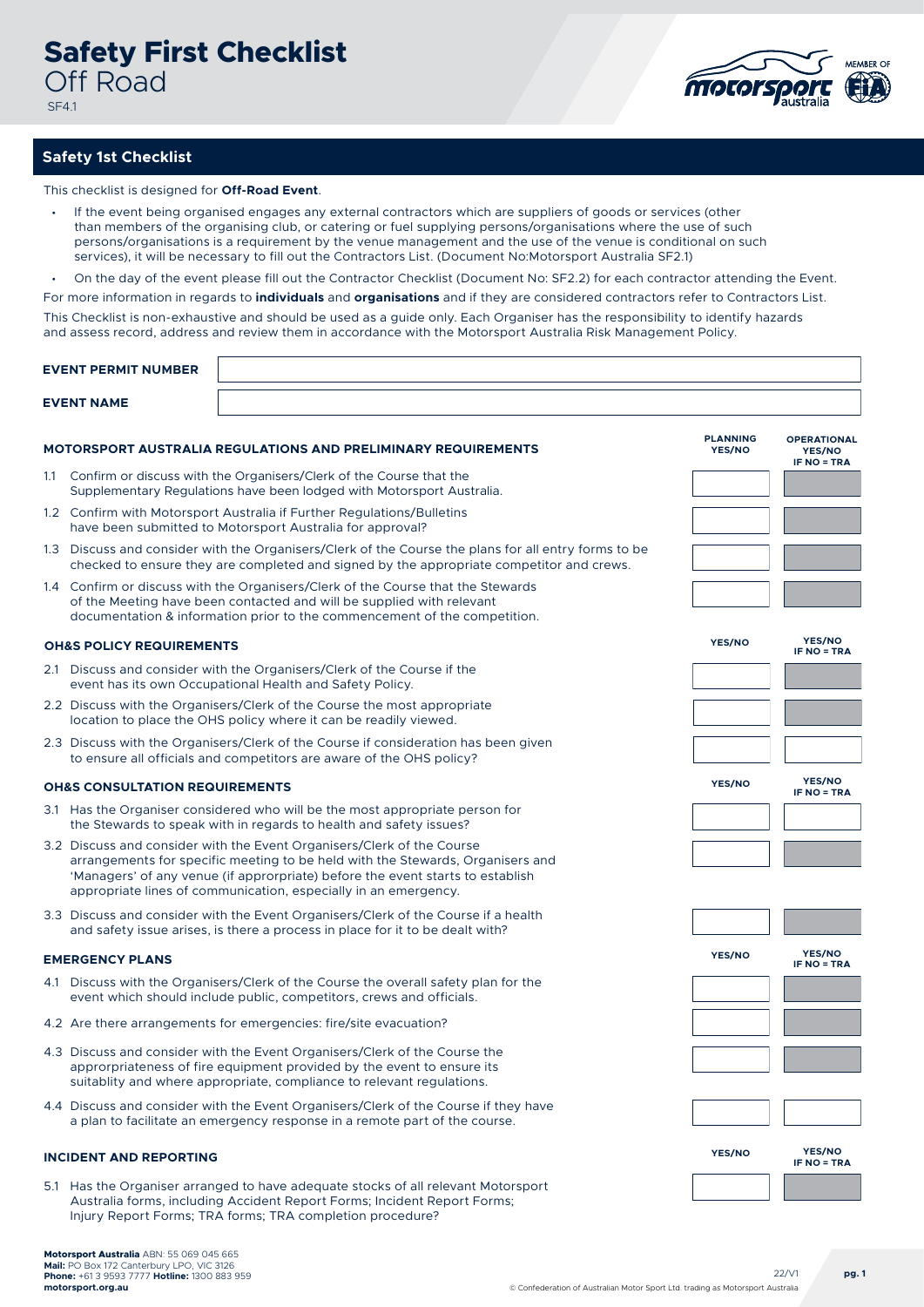

| SITE SUITABILITY/EVENT SET UP                                                                                                                                                                                                                                                                    |               | <b>YES/NO</b><br><b>IF NO = TRA</b> |
|--------------------------------------------------------------------------------------------------------------------------------------------------------------------------------------------------------------------------------------------------------------------------------------------------|---------------|-------------------------------------|
| 6.1 Having undertaken the course check, is it considered that the completion<br>areas (the route) is suitable for the use of competitors or crew?                                                                                                                                                |               |                                     |
| 6.2 Has consideration been given to non-competition areas (service areas/<br>parks, etc. regarding their suitability for the purpose)?                                                                                                                                                           |               |                                     |
| 6.3 Has consideration been given to areas where the public have been invited -<br>including spectator areas e.g. acceptability for the purpose, security, access,<br>way signs, prohibited areas, safety (including competing car run off), etc?                                                 |               |                                     |
| 6.4 Discuss with the Event Organisers/Clerk of the Course the plans for the<br>establishment of Event Headquarters, scrutineering areas and service<br>parks to ensure smooth set up and running of these operations.                                                                            |               |                                     |
| 6.5 Has consideration been given by the Event Organisers/Clerk of the Course to the location of<br>areas for competitors once they arrive e.g. start, staging areas, service points/parks, etc. in<br>regard to the 'traffic management system' plans (access, routes in and out, parking etc.)? |               |                                     |
| 6.6 Has consideration been given by the Event Organiser/Clerk of the Course<br>to the location of areas for camping for competitors and families?                                                                                                                                                |               |                                     |
| <b>SITE INDUCTIONS/BRIEFINGS</b>                                                                                                                                                                                                                                                                 | YES/NO        | <b>YES/NO</b><br><b>IF NO = TRA</b> |
| 7.1 Discuss and consider with the Event Organisers/Clerk of the Course arrangements<br>for a briefing/site induction for officials and competitors/crew.                                                                                                                                         |               |                                     |
| <b>BUILDING SUITABILITY</b>                                                                                                                                                                                                                                                                      | YES/NO        | YES/NO<br><b>IF NO = TRA</b>        |
| 8.1 Has consideration been given by the Event Organisers/Clerk of the Course to<br>any structures (buildings, sheds, halls, rotundas, etc.) and their suitability - e.g.<br>their strength and suitability for the tasks that will be performed within?                                          |               |                                     |
| <b>FOOD AND CONTRACTORS</b>                                                                                                                                                                                                                                                                      | <b>YES/NO</b> | <b>YES/NO</b><br><b>IF NO = TRA</b> |
| 9.1 Discuss with the Organisers/Clerk of the Course any plans for food catering for the event.                                                                                                                                                                                                   |               |                                     |
| 9.2 Is it proposed to use an 'outside' contractor to dispense or sell food? IF AN<br>OUTSIDE CONTRACTOR IS PROPOSED, PLEASE ALSO COMPLETE THE CONTRACTOR LIST (SF2.1)<br>FOR EACH CONTRACTOR (Motorsport Australia Website - Safety 1st Contractor Checklist)                                    |               |                                     |
| 9.3 Are any other types of 'outside' contractors to be engaged by the event organiser.<br>IF AN OUTSIDE CONTRACTOR IS PROPOSED, PLEASE ALSO COMPLETE THE CONTRACTOR LIST (SF2.1)<br>FOR EACH CONTRACTOR (Motorsport Australia Website - Safety 1st Contractor Checklist)                         |               |                                     |
| 9.4 Has the event organiser made arrangements to be notified if<br>non-event contractors are entering the event?                                                                                                                                                                                 |               |                                     |
| <b>COVID PLANNING</b>                                                                                                                                                                                                                                                                            | YES/NO        | YES/NO<br><b>IF NO = TRA</b>        |
| 10.1 Does the venue have a COVID Safe Plan?                                                                                                                                                                                                                                                      |               |                                     |
| 10.2 Has the venue/event organiser completed the Motorsport Australia COVID-19 Venue Plan?<br>(Refer to Motorsport Australia website COVID-19 Event and Venue Plan)                                                                                                                              |               |                                     |
| 10.3 Has the plan been communicated with relevant stakeholders?                                                                                                                                                                                                                                  |               |                                     |
| 10.4 Has a COVID-19 checker been appointed for the event?                                                                                                                                                                                                                                        |               |                                     |
| <b>RECOVERY VEHICLES AND EQUIPMENT</b>                                                                                                                                                                                                                                                           | YES/NO        | YES/NO<br><b>IF NO = TRA</b>        |
| 11.1 Has the event organiser arranged the appropriate vehicle, plant and equipment<br>provisions for recovery operations?                                                                                                                                                                        |               |                                     |
| 11.2 Are the vehicles, plant and equipment fit for purpose, safe and appropriate for the<br>nature of the event?                                                                                                                                                                                 |               |                                     |
| 11.3 Have vehicles, plant and equipment been assessed and permitted (where required)?                                                                                                                                                                                                            |               |                                     |
| <b>OFFICIALS</b>                                                                                                                                                                                                                                                                                 | <b>YES/NO</b> | <b>YES/NO</b><br><b>IF NO = TRA</b> |
| 12.1 Are all officials considered to be operating from a safe area/environment?                                                                                                                                                                                                                  |               |                                     |
| 12.2 Has consideration by the Event Organisers/Clerk of the Course been<br>given to the departure of officials from their designated areas?                                                                                                                                                      |               |                                     |